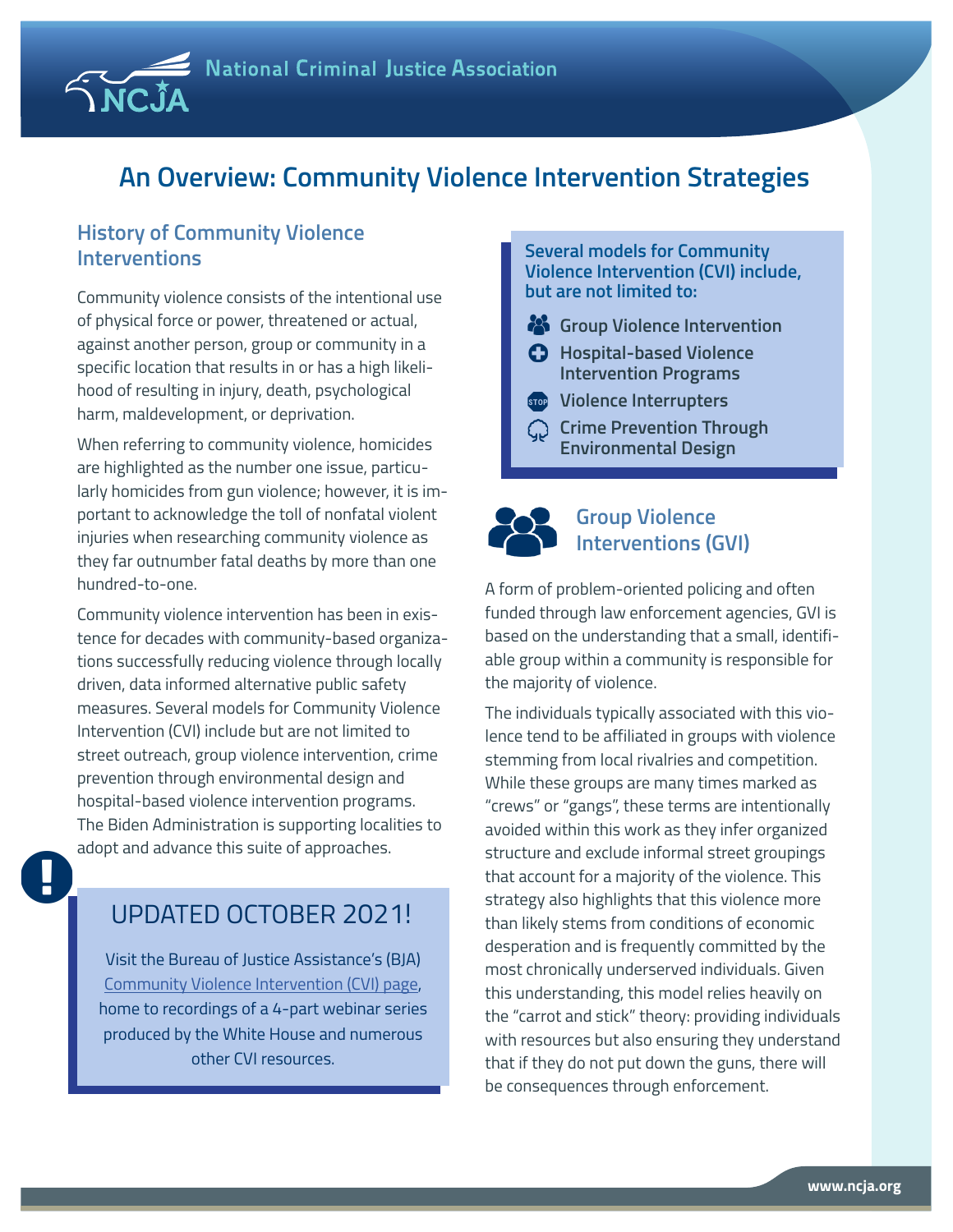**While there are a variety of GVI programs, there are specific components required as part of this model. These components include the following:** 

- An organized cohort of respected and credible community members, faith leaders, social service providers, researchers, and law enforcement officials
- A working list of individuals (identified by cohort) in the community most at risk for committing or becoming the victims of violence
- "Custom notifications" to alert identified individuals that they are on the working list
- Intimate in-person meetings or "call-ins" between the community cohort and the working list. These meetings include the following:
	- Strong communication to "stop the violence" and "put the guns down";
	- Opportunity for enrollment in wrap-around resources for attendees included but not limited to GED tutoring, transportation assistance, mental health treatment, housing support, and tattoo removal;
	- Law enforcement messaging regarding swift and sure legal action if violence is not ceased;
	- Highlight the powerful "focused deterrence" effect of deterring crime by increasing the swiftness, severity and certainty of punishment for crimes by implementing a mix of law enforcement, social services, and community mobilization.

The key feature of GVI is the understanding that community is the primary deterrent of violence. While law enforcement plays an essential role, GVI is grounded in the participation of community leaders. Because of the community's centralized role, at-risk individuals are more likely to recognize enforcement as "legitimate" as they see officers acting on behalf of the neighborhood and community. This method also has the potential to lead to building and/or repairing strained relationships between law enforcement and community.

The GVI model has a remarkably strong track record, featuring a documented association with homicide reductions of 30–60%. **A commonly known program,** [Operation Ceasefire](https://www.ojp.gov/pdffiles1/nij/188741.pdf)**, was developed in Boston** in the mid-1990s and was associated with a 61% reduction in youth homicide, bringing attention to this strategy.



# **Hospital-Based Violence Programs (HVIPs)**

Given their immediate access to those who have been harmed by violence, hospitals have become the first line of support for victims and provides time for the reduction of tensions between the victim and perpetrator that may lead to retalitatory violence.

These multi-disciplinary programs, HVIPs, partner medical staff and credible community-based partners to support victims of violent crime through safety planning, services, and trauma-informed care. [Research i](https://www.ojp.gov/pdffiles1/ojjdp/195737.pdf)ndicates that victims of violence are at a higher risk for being revictimized as well as becoming perpetrators of violence. The time these victims spend recovering in the hospital serves as an opportunity to tackle the potential for retalia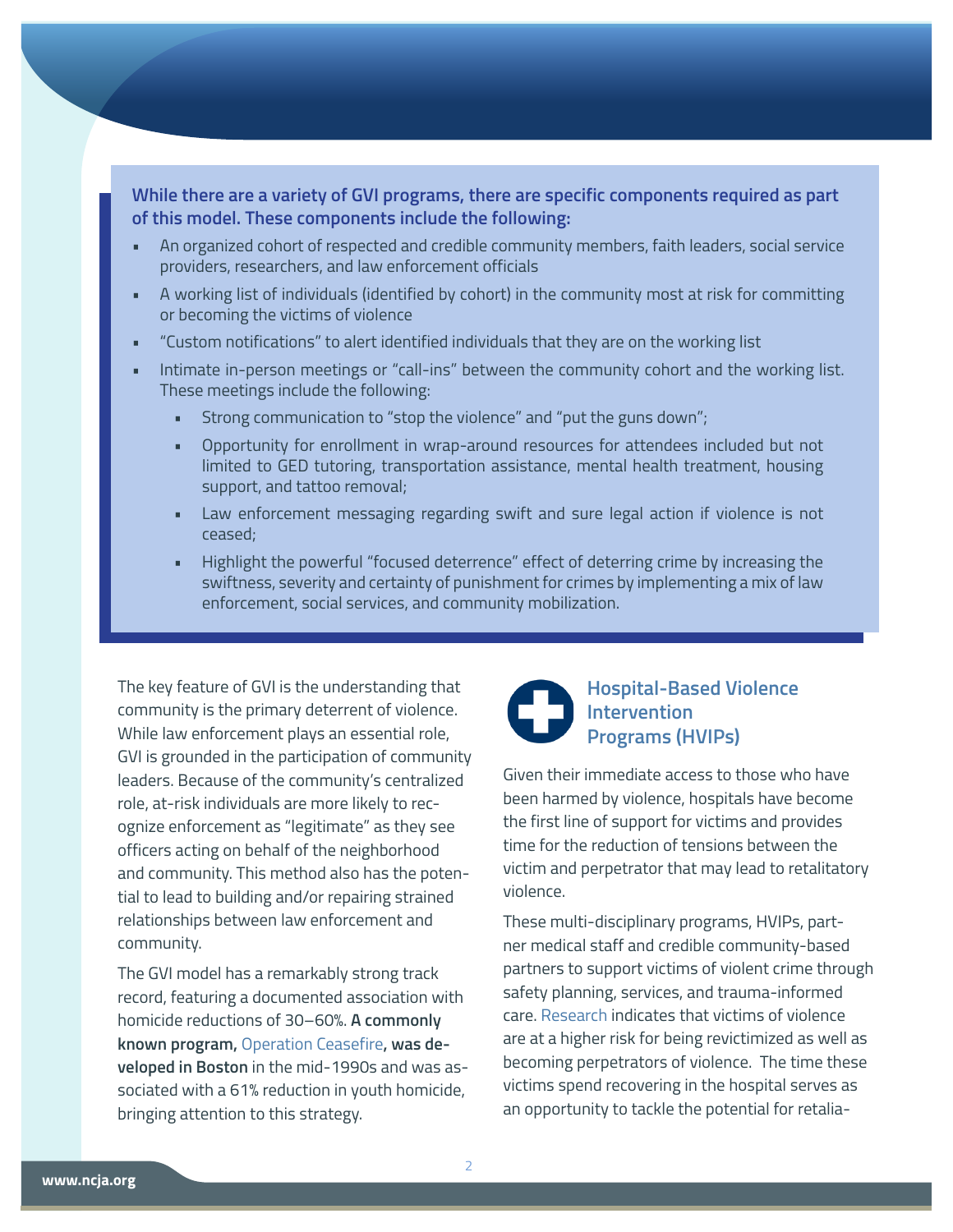tion and recidivism. Studies show that victims in healthcare settings are particularly poised to interventions to reduce violence and promote positive behavior change.

Recognizing that victimization does not typically end with an isolated incident, providers use the hospital setting to offer resources that will follow the individual back into the community. These resources are presented to the patients by outreach workers while in the hospital and those workers support the victims once reentering the community. These resources include but are not limited to community-based services, mentoring, home visits, follow-up assistance, and long-term case management as well as protective factors such as social support, job readiness, and educational attainment that reduce risk factors like substance misuse and chronic unemployment. This ensures that even as the patient is released, the wrap around services and support follows them back into the community.

While still a relatively new approach, states, like New Jersey, are finding ways to fund HVBIs through federal funding. [In 2020, New Jersey](https://www.nj.gov/governor/news/news/562020/approved/20200129a.shtml)  [was able fund all nine of the states HBVIs with](https://www.nj.gov/governor/news/news/562020/approved/20200129a.shtml)  [VOCA funds](https://www.nj.gov/governor/news/news/562020/approved/20200129a.shtml).



## **Violence Interrupters**

Street outreach programs are a public health approach to violence intervention. The premise is that violence, specifically homicides and shootings, mimic a disease that spreads rapidly throughout a community.

Violence Interrupters (VIs), or street level conflict mediators, are the main component of street outreach programs to prevent and reduce **While clean green space is often identified as the main factor in CPTED, the strategy consists of four key components:**

- Access Control: designing streets, sidewalks, building entrances, and neighborhood gateways to clearly indicate transitions from the public environment to semi-private and private areas
- Surveillance: maximizing the visibility of people, parking areas, vehicles, and site activities. Examples include strategic placement of windows, doors, walkways, parking lots, and vehicular routes.
- Territorial Reinforcement: Using sidewalks, landscaping, and porches to help distinguish between public and private areas, showing signs of "ownership" that send "hands off" messages to those who may commit violent crimes.
- Maintenance: Addressing management and maintenance of space such as proper upkeep (mowing grass, trimming trees and landscaping, picking up trash, repairing broken windows and light fixtures, and painting over graffiti). This signals that a location or facility is well cared for and therefore would be inhospitable to a criminal and that an owner, manager, or neighbor is watching out for the property and could spot illegal behavior.

violence. VIs are selected based on their credibility within a community and many times are returning citizens who were previously engaged in high-risk behaviors such as group or gang involvement. The VIs credibility provides a common ground with which these interrupters can approach high-risk individuals. Their history within the community offers invaluable knowledge and understanding of the community's interworking including strained or tense rela-